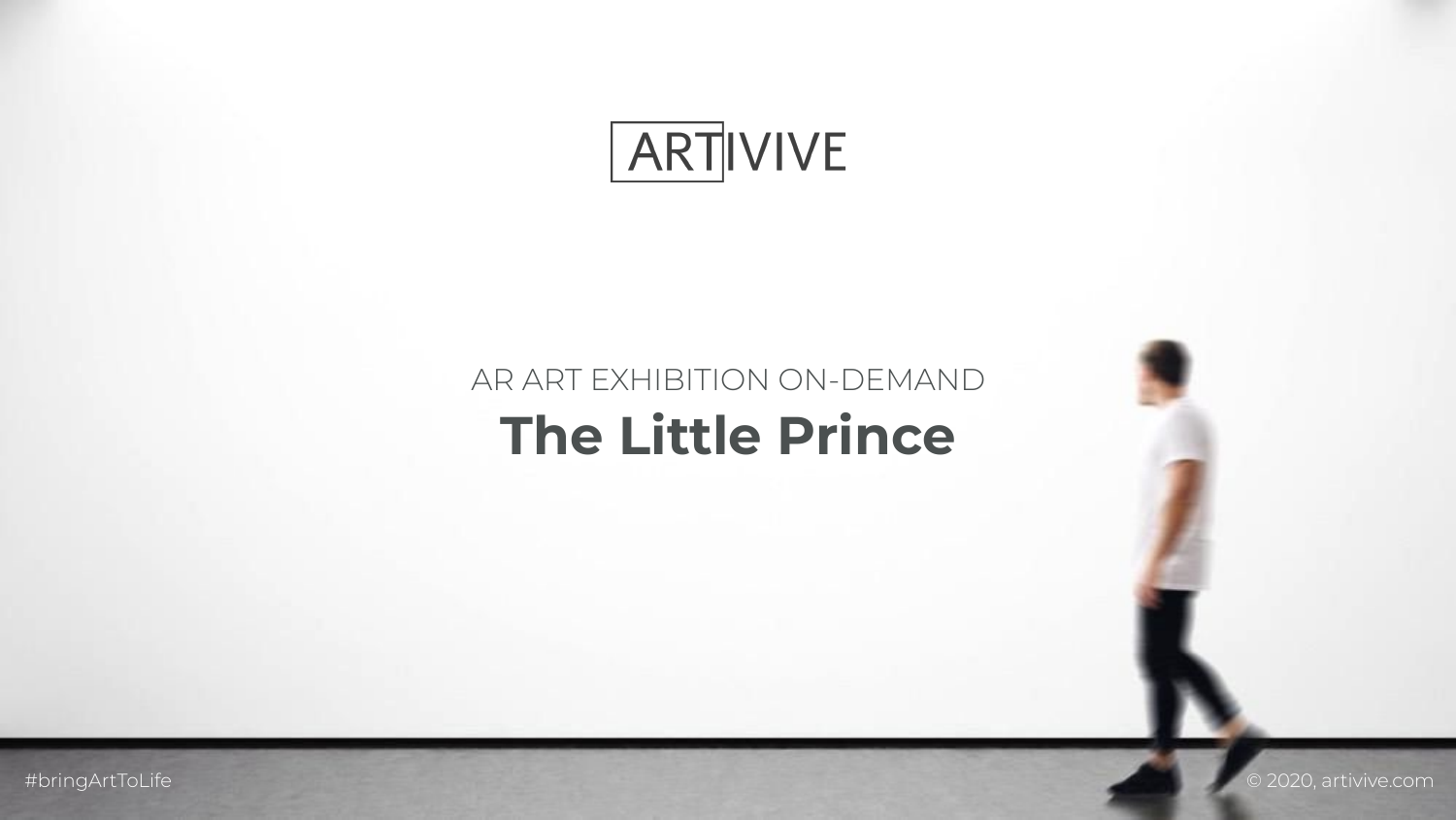# **SUMMARY**

### **THE LITTLE PRINCE**

A mysterious forest, trees and fairy lights everywhere, fog spilling on the ground and a smell that is going to tickle your nose. In this exhibition by the famous artist Eliška Podzimková, visitors will find themselves in magic world of the Little

The unique and original exhibition will include pictures of the new Little Prince book illustrated by Eliška. The artists





In this interactive exhibition, visitors will be able to bring Eliška's illustrations to life through Augmented Reality with the

- Prince.
- spent two weeks traveling around Iceland to get inspired by the breathtaking nature of the island.
- Artivive app.
- while," reveals Eliška Podzimková.

"The concept of the exhibition is to create the magical world of the Little Prince, which impresses not only the eyes but also other human senses. The main goal is to cut off the visitors from everyday life and return them to childhood for a

| Artworks: 16                        |  |                         |
|-------------------------------------|--|-------------------------|
| Format:                             |  | 70 x 70 cm / 27 x 27 in |
| Featured artists: Eliška Podzimková |  |                         |

#bringArtToLife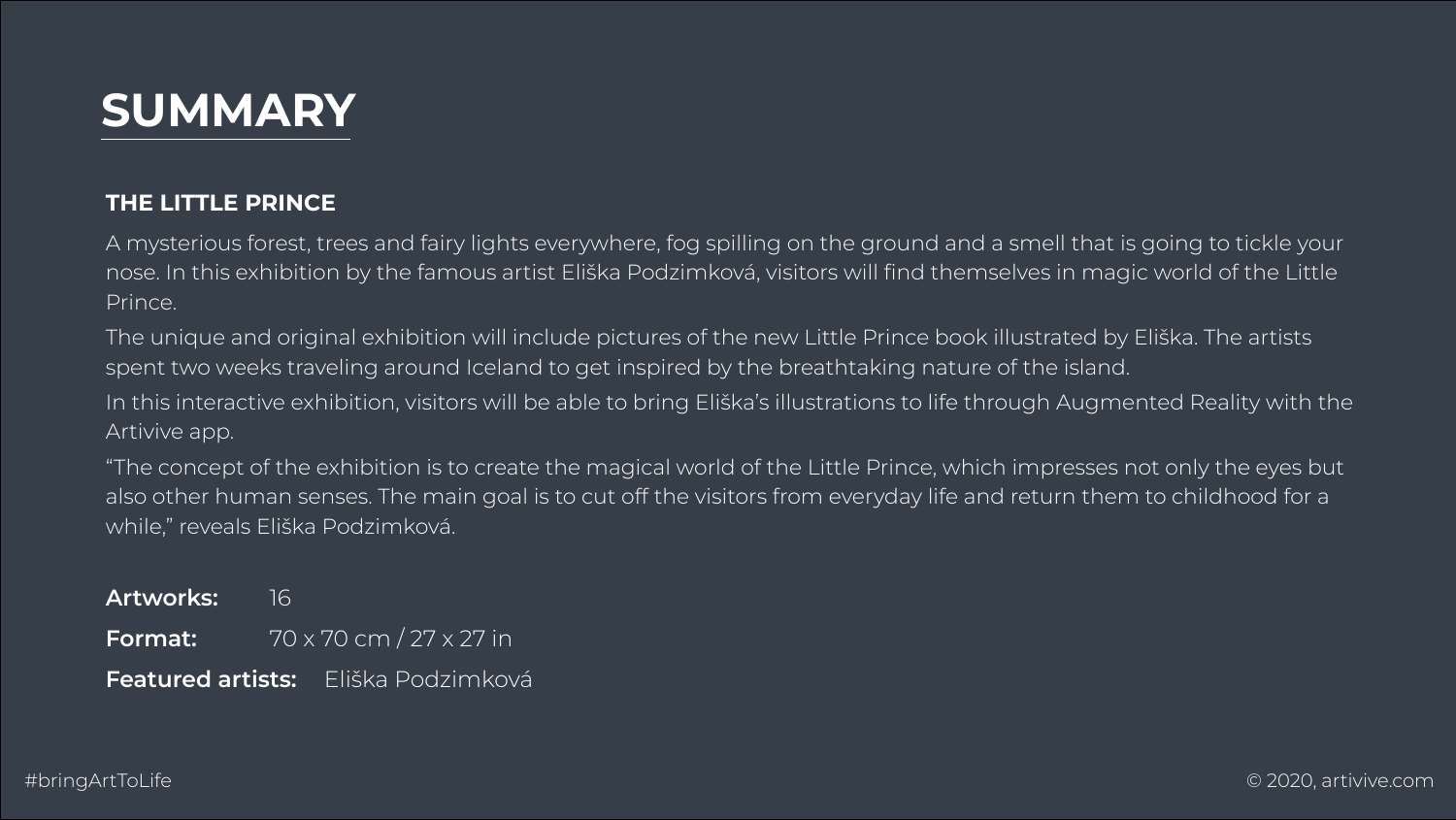

please print this page to test the artworks



Install the **Artivive app** and view the artworks<br>through your smartphone

#bringArtToLife - 3 -





### **Asteroids**

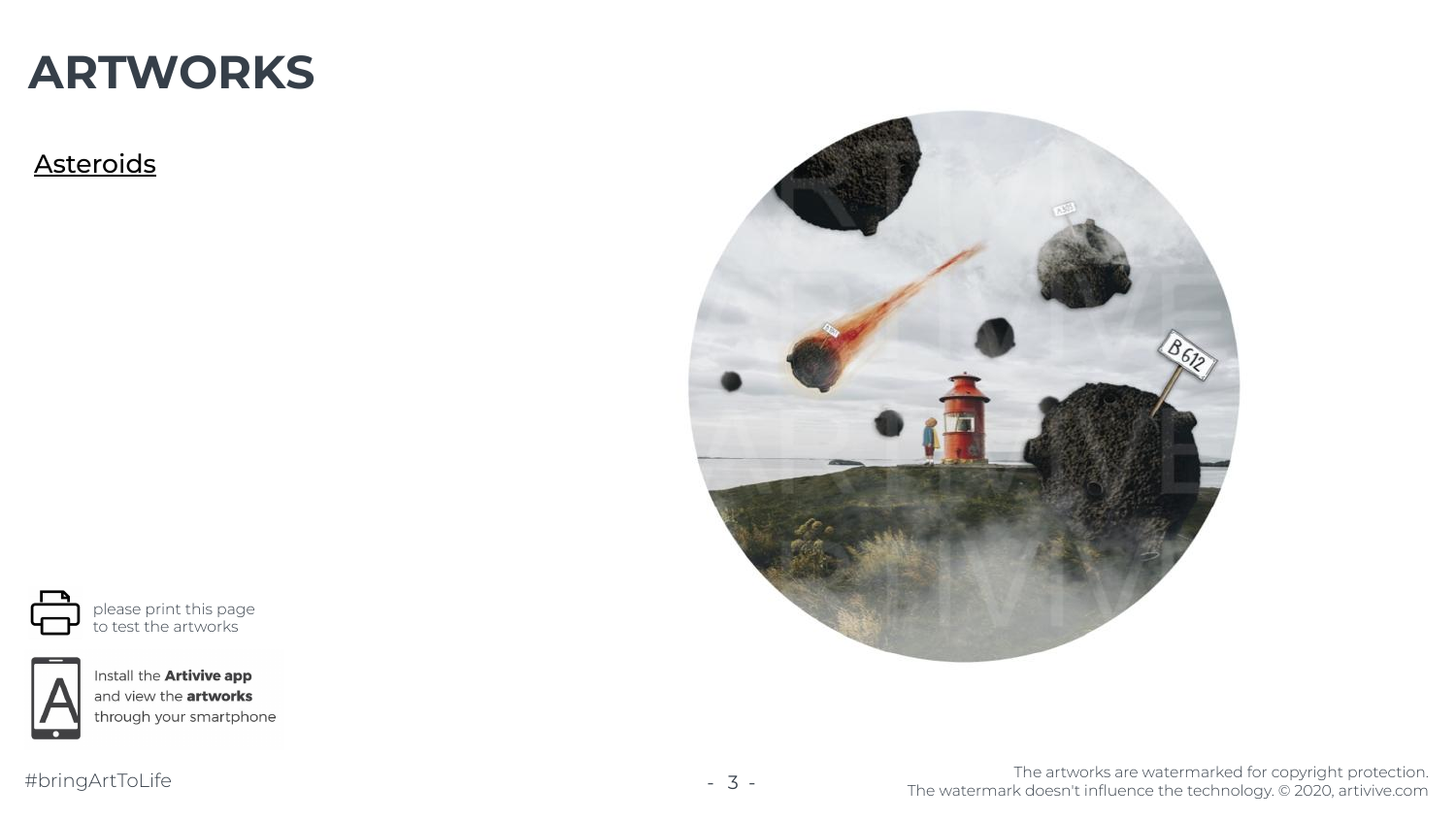

please print this page to test the artworks



Install the **Artivive app** and view the artworks<br>through your smartphone

#bringArtToLife - 4 -





#### Baobab

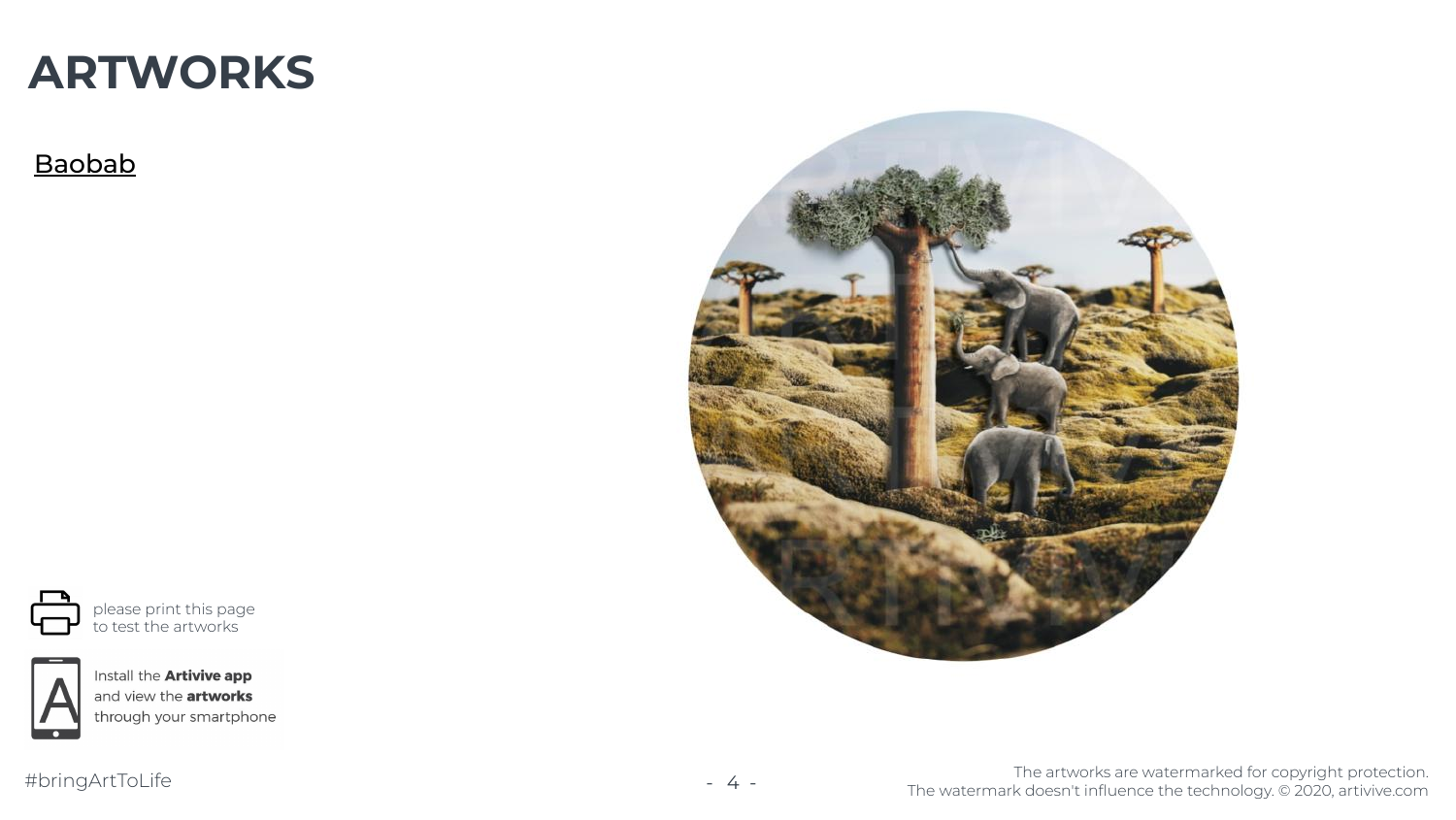

please print this page to test the artworks



Install the **Artivive app** and view the artworks<br>through your smartphone

#bringArtToLife - 5 -





**Businessman** 

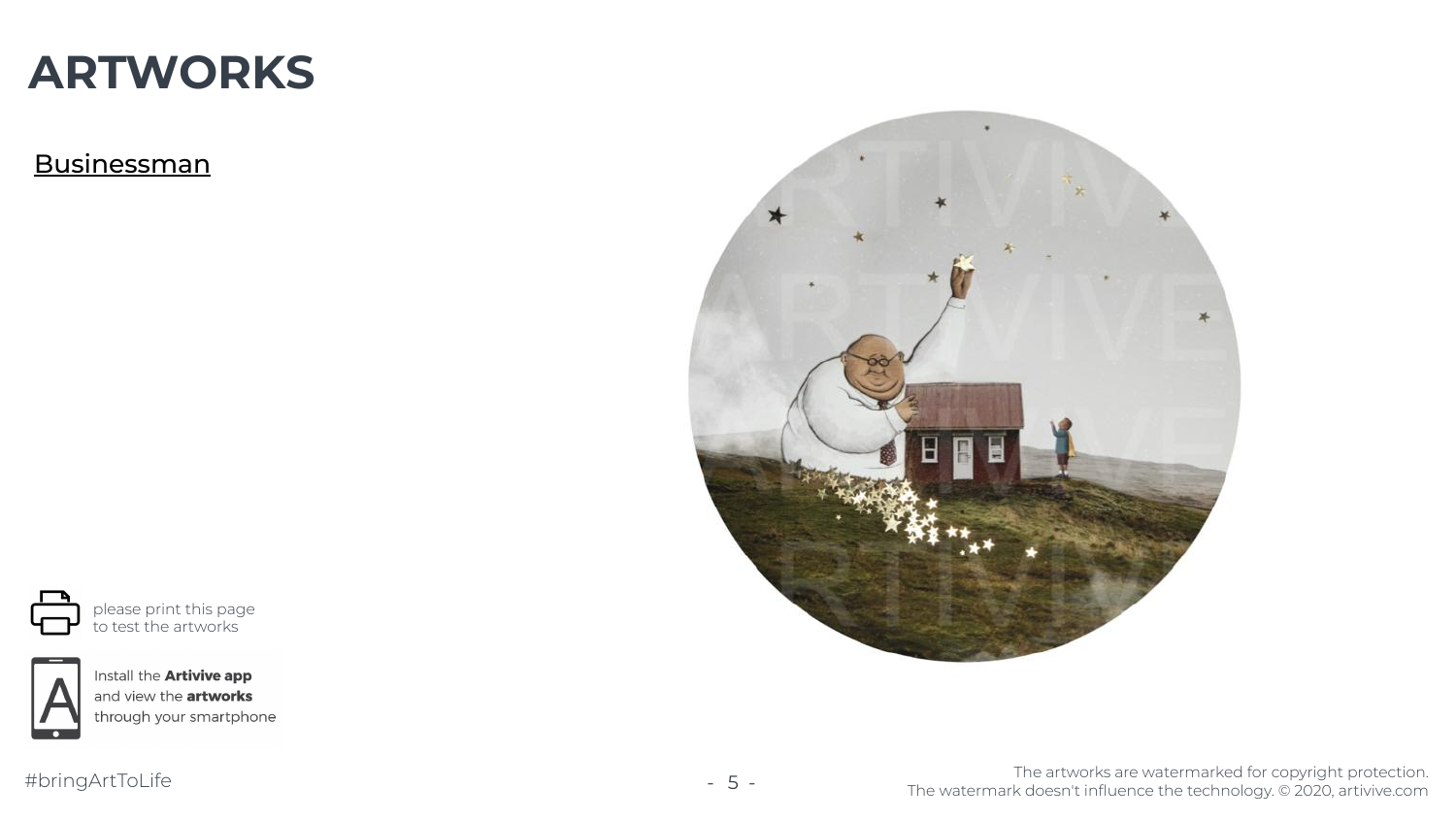

please print this page to test the artworks



Install the **Artivive app** and view the artworks<br>through your smartphone

#bringArtToLife - 6 -





### **Cockpit**

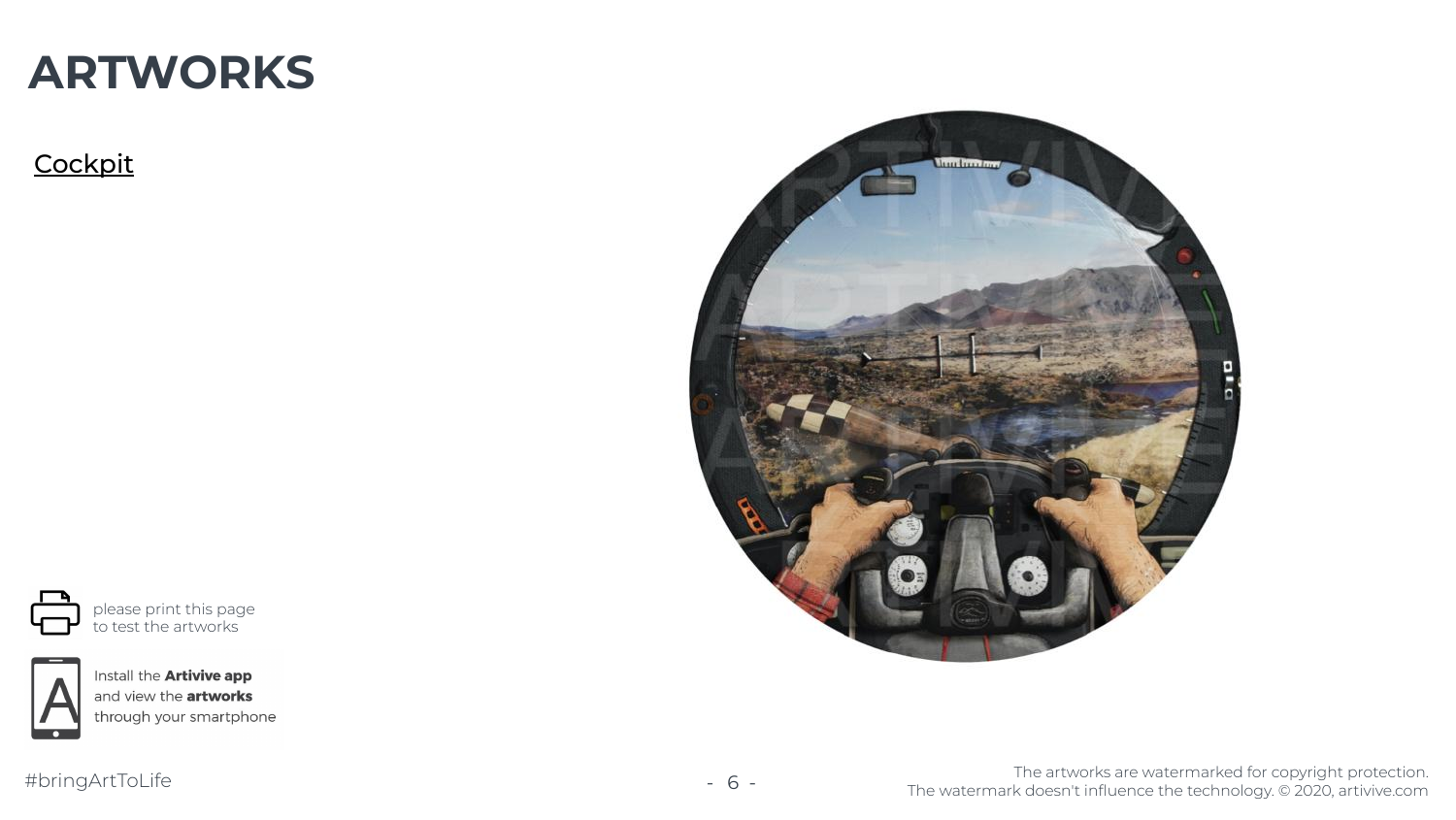

please print this page to test the artworks



Install the **Artivive app** and view the artworks<br>through your smartphone

#bringArtToLife - 7 -



### **ARTWORKS**

Draw Me A Sheep

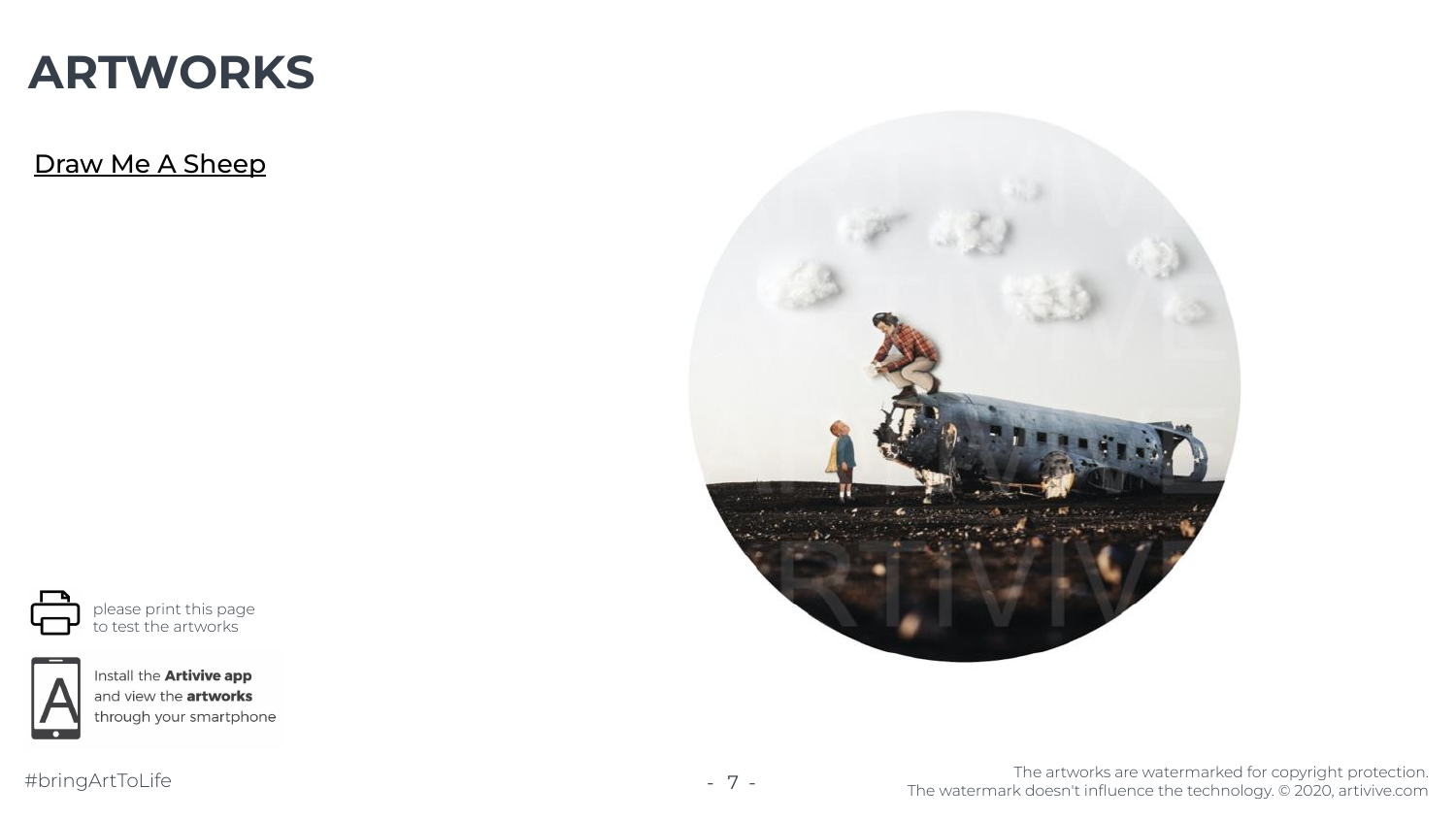

please print this page to test the artworks



Install the **Artivive app** and view the artworks<br>through your smartphone

#bringArtToLife - 8 -



### **ARTWORKS**

### Eggs

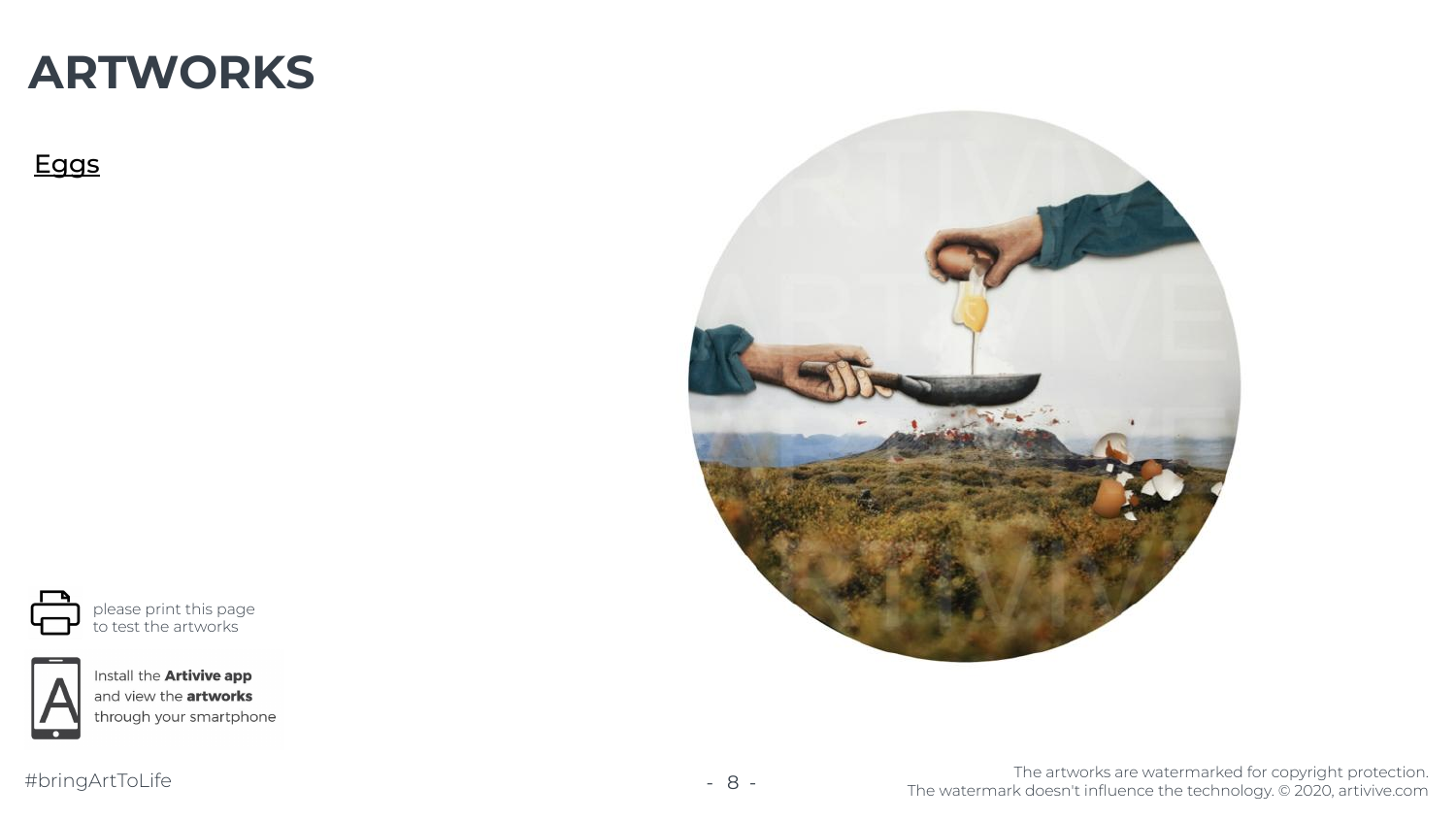

please print this page to test the artworks



Install the **Artivive app** and view the artworks<br>through your smartphone

#bringArtToLife - 9 -



### **ARTWORKS**

#### Fox

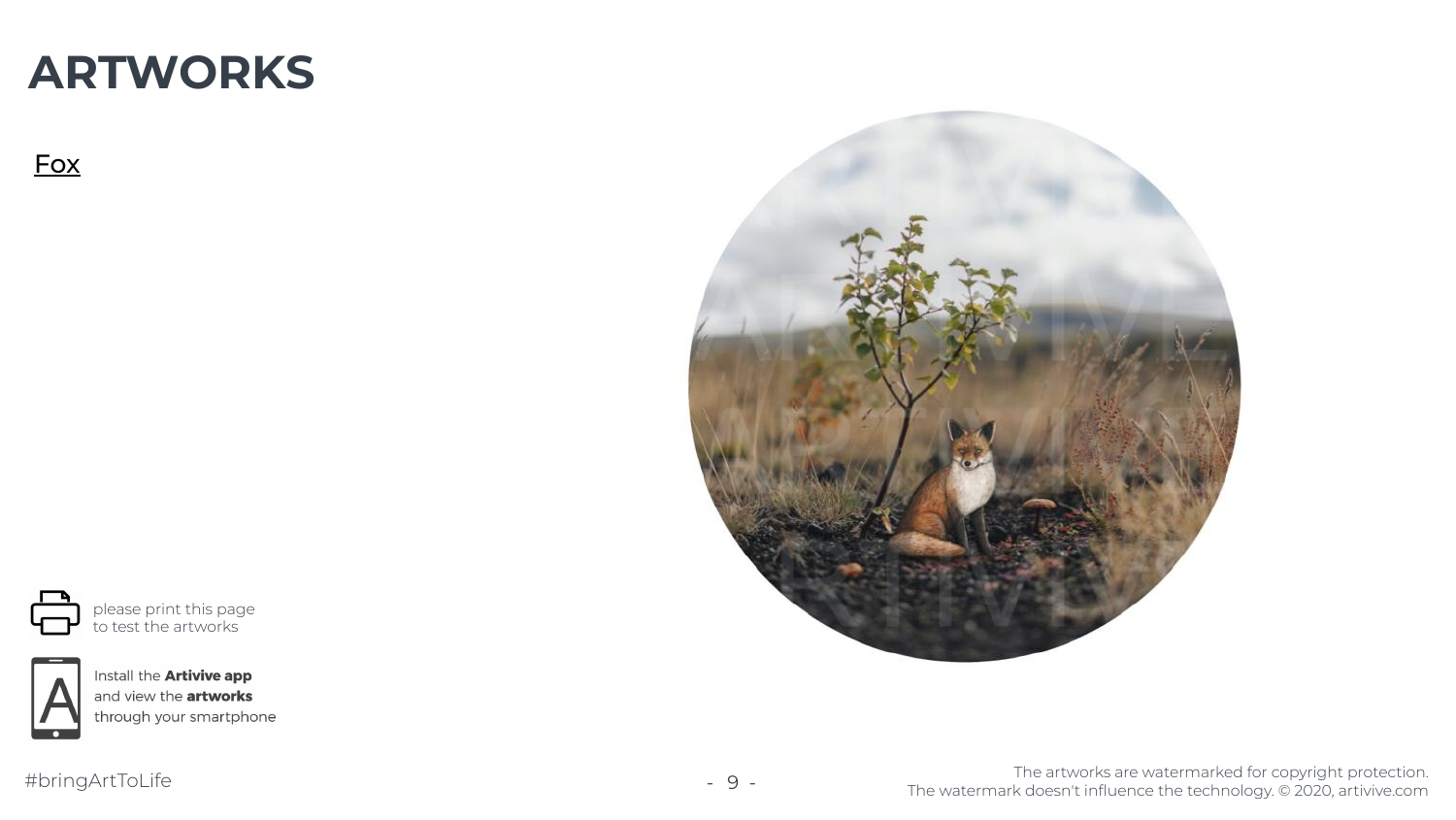

please print this page to test the artworks



Install the **Artivive app** and view the **artworks**<br>through your smartphone

#bringArtToLife - 10 -





**Geographer** 

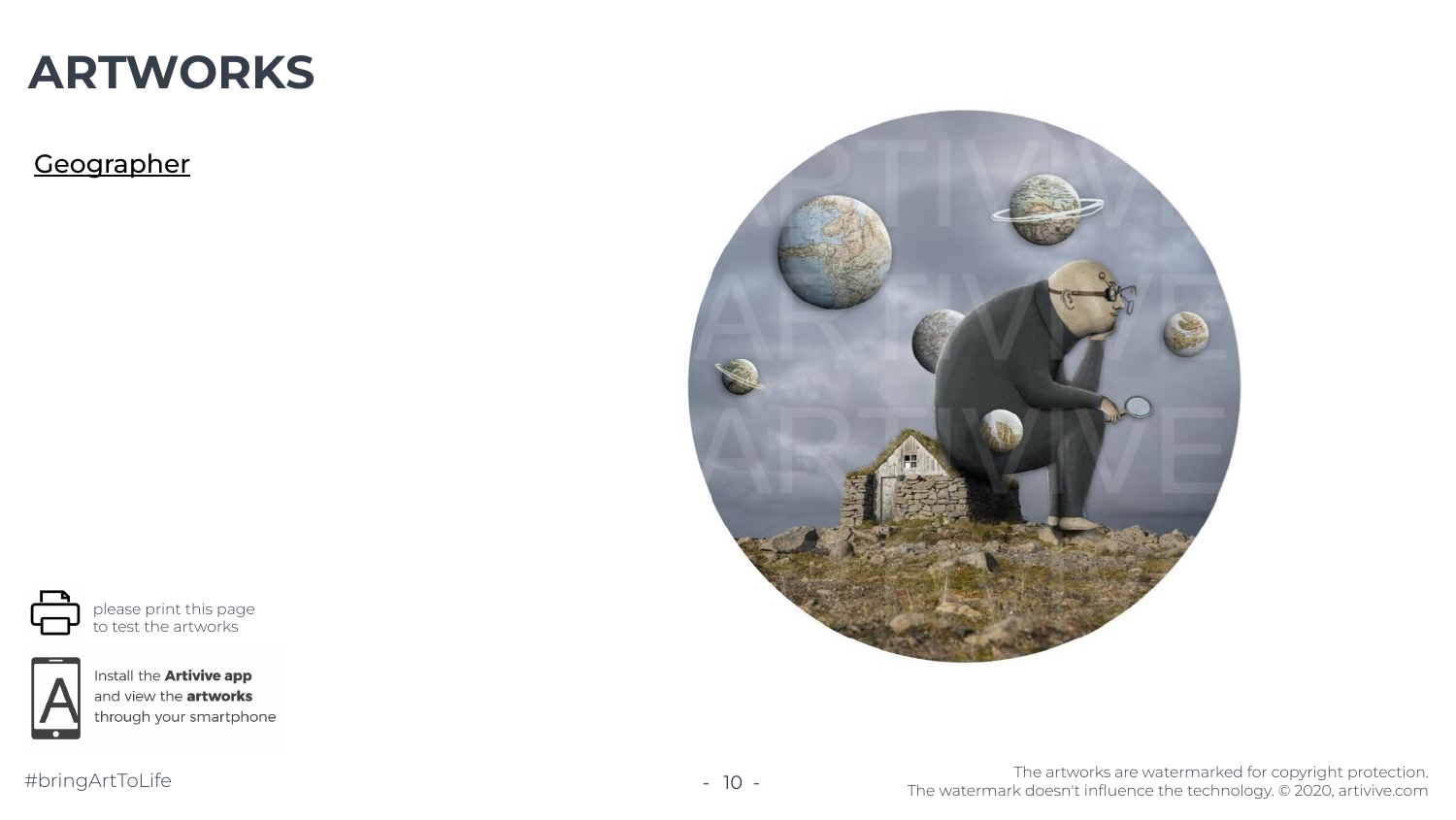#bringArtToLife - 11 -



The artworks are watermarked for copyright protection. The watermark doesn't influence the technology. © 2020, artivive.com



please print this page to test the artworks



Install the **Artivive app** and view the artworks<br>through your smartphone



**Lamplighter** 

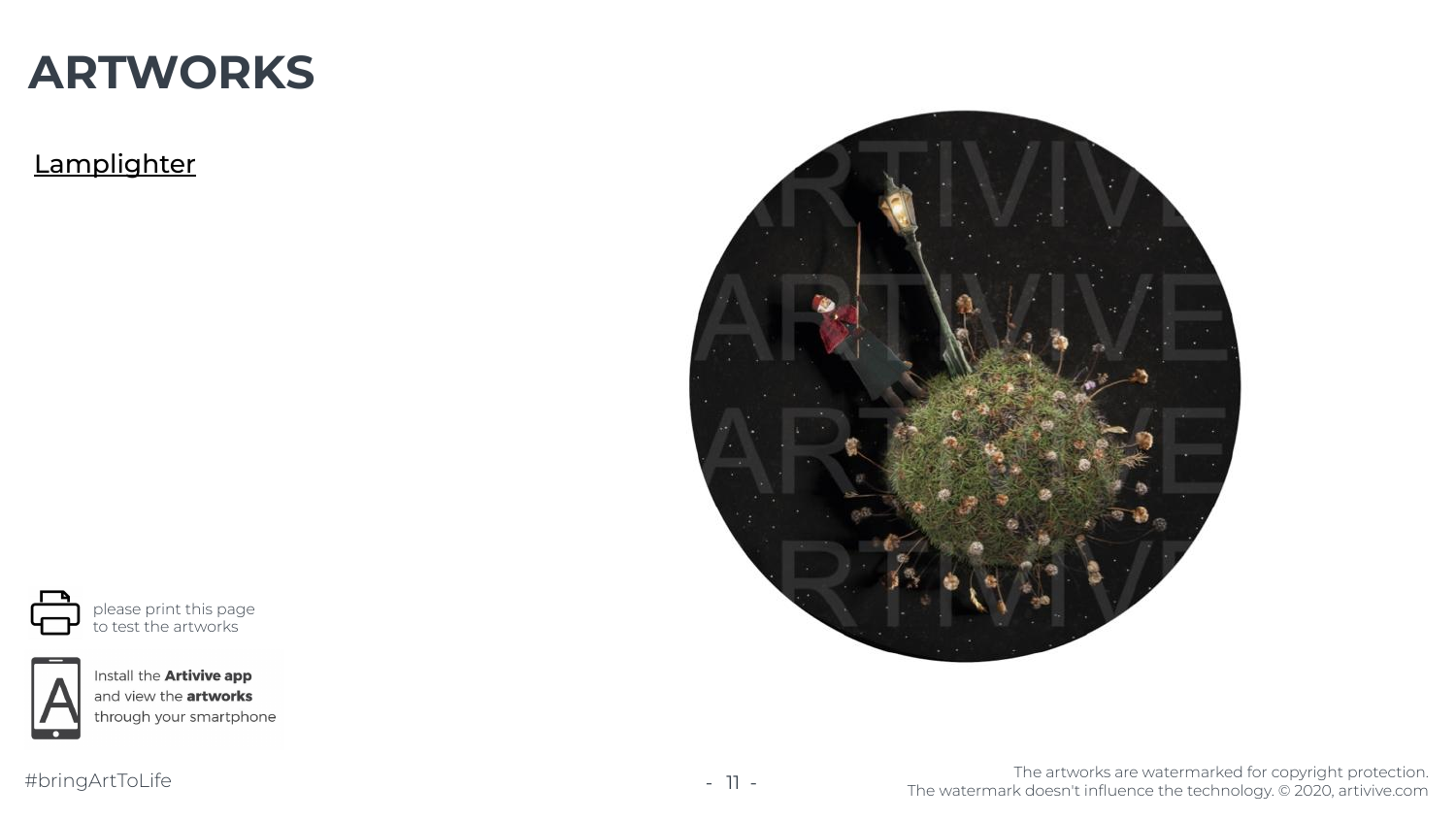

please print this page to test the artworks



Install the **Artivive app** and view the artworks<br>through your smartphone

#bringArtToLife - 12 -



## **ARTWORKS**

The Little Prince

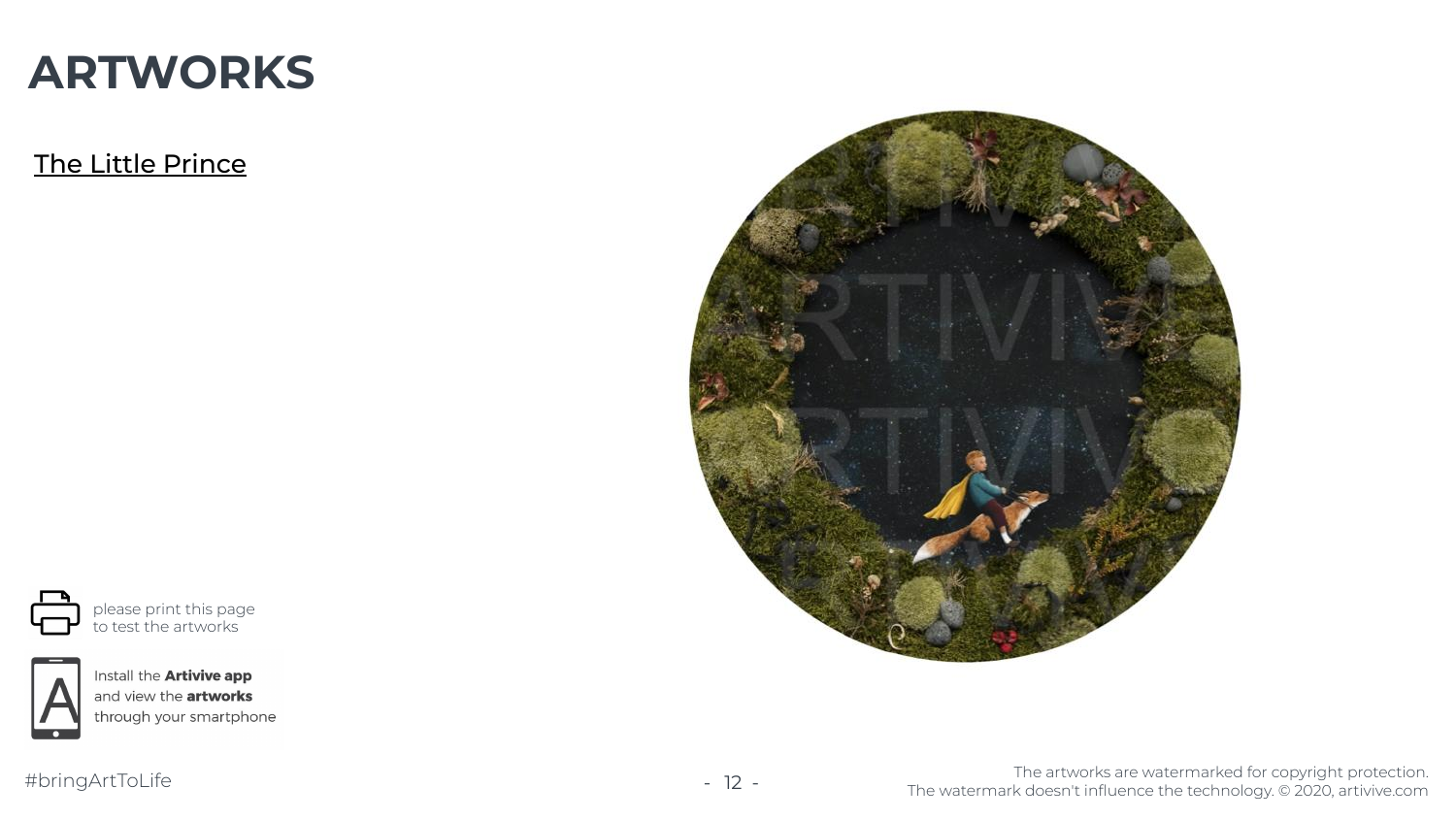

please print this page to test the artworks

![](_page_12_Picture_4.jpeg)

Install the **Artivive app** and view the **artworks**<br>through your smartphone

#bringArtToLife - 13 -

![](_page_12_Picture_7.jpeg)

### **ARTWORKS**

#### Rose

![](_page_12_Picture_2.jpeg)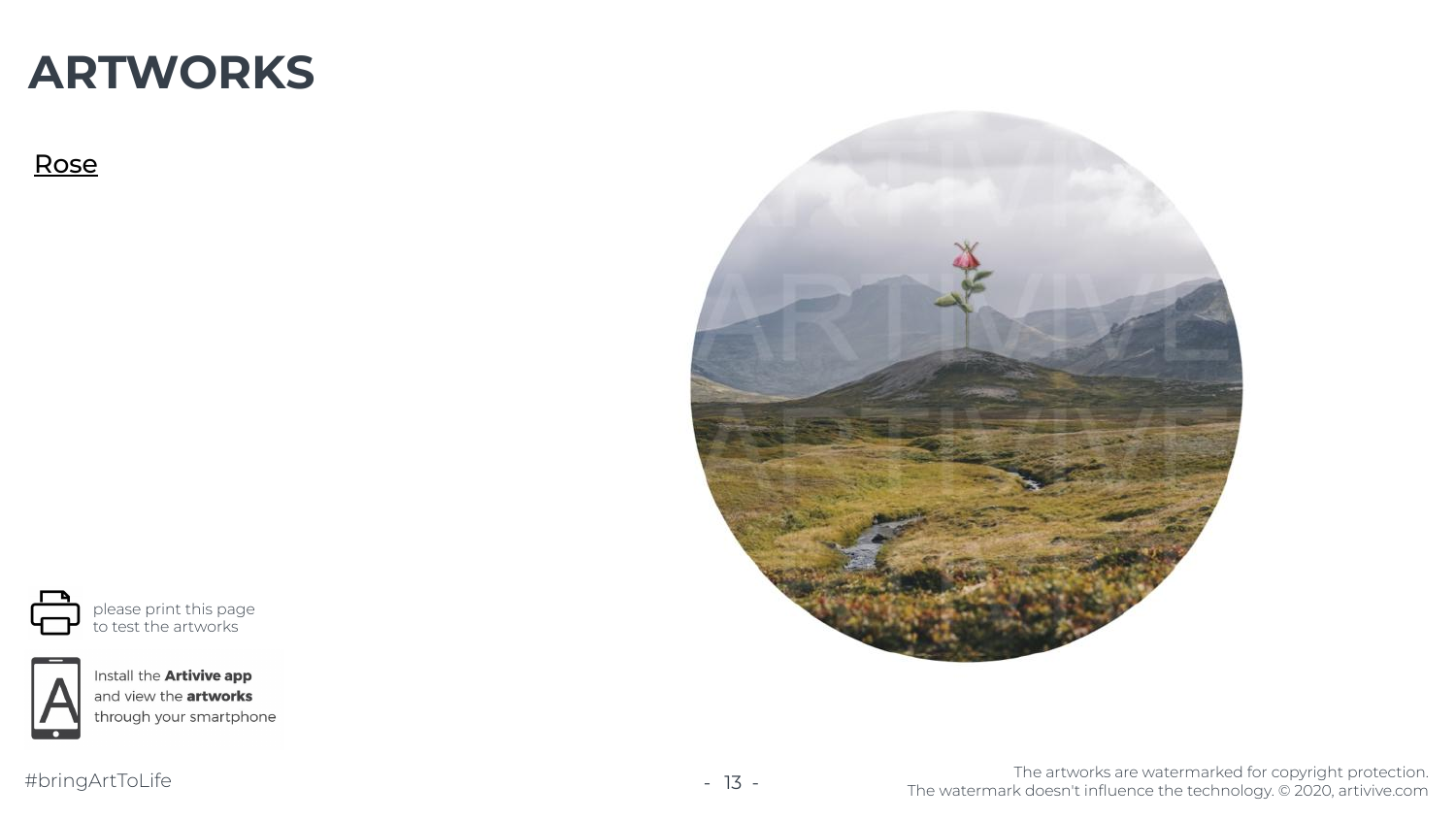![](_page_13_Figure_10.jpeg)

please print this page to test the artworks

![](_page_13_Picture_4.jpeg)

Install the **Artivive app** and view the artworks<br>through your smartphone

#bringArtToLife - 14 -

![](_page_13_Picture_7.jpeg)

![](_page_13_Picture_0.jpeg)

### Sheep

![](_page_13_Picture_2.jpeg)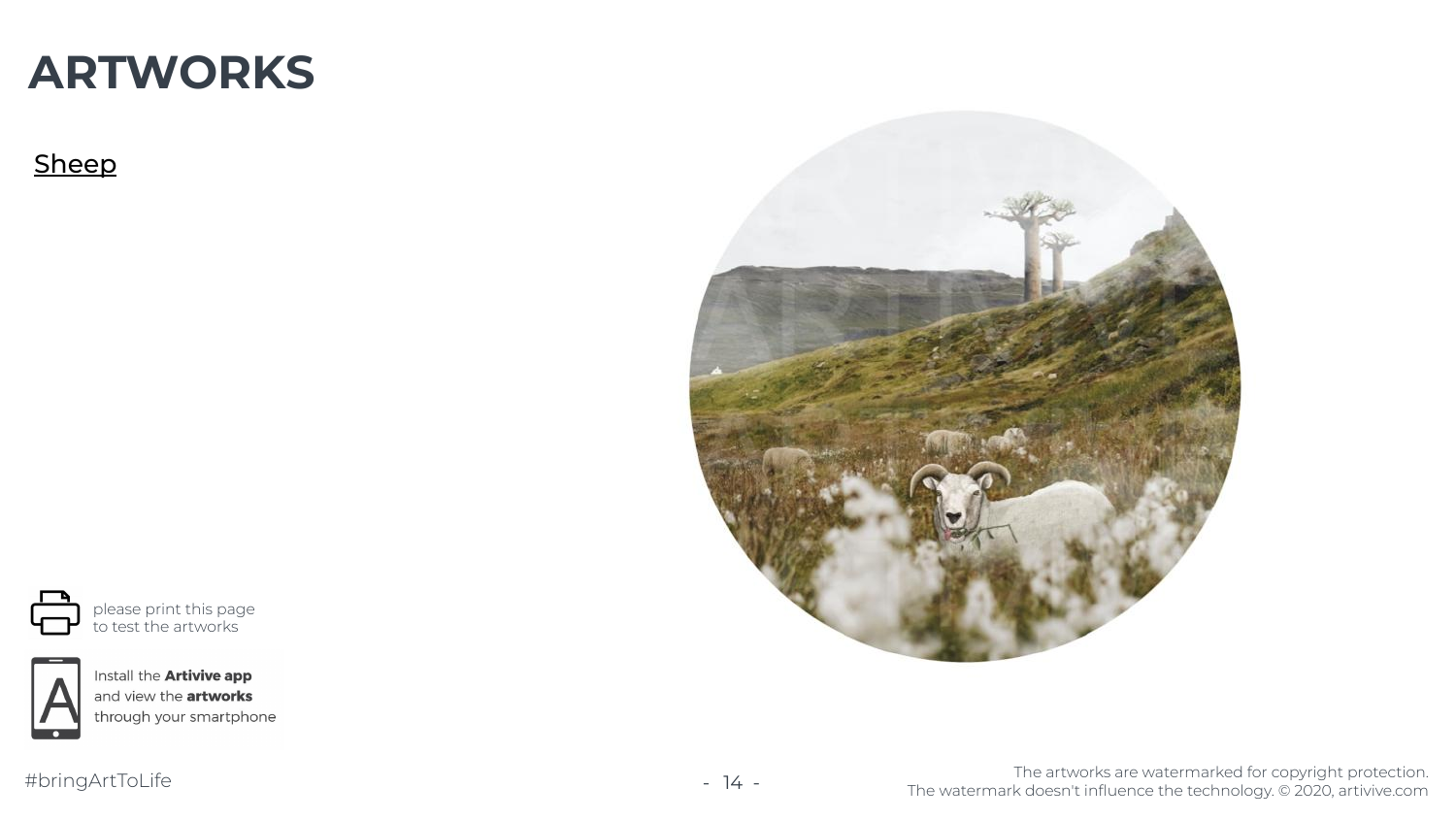![](_page_14_Figure_10.jpeg)

please print this page to test the artworks

![](_page_14_Picture_4.jpeg)

Install the **Artivive app** and view the artworks<br>through your smartphone

#bringArtToLife - 15 -

![](_page_14_Picture_7.jpeg)

![](_page_14_Picture_0.jpeg)

Switch-Man

![](_page_14_Picture_2.jpeg)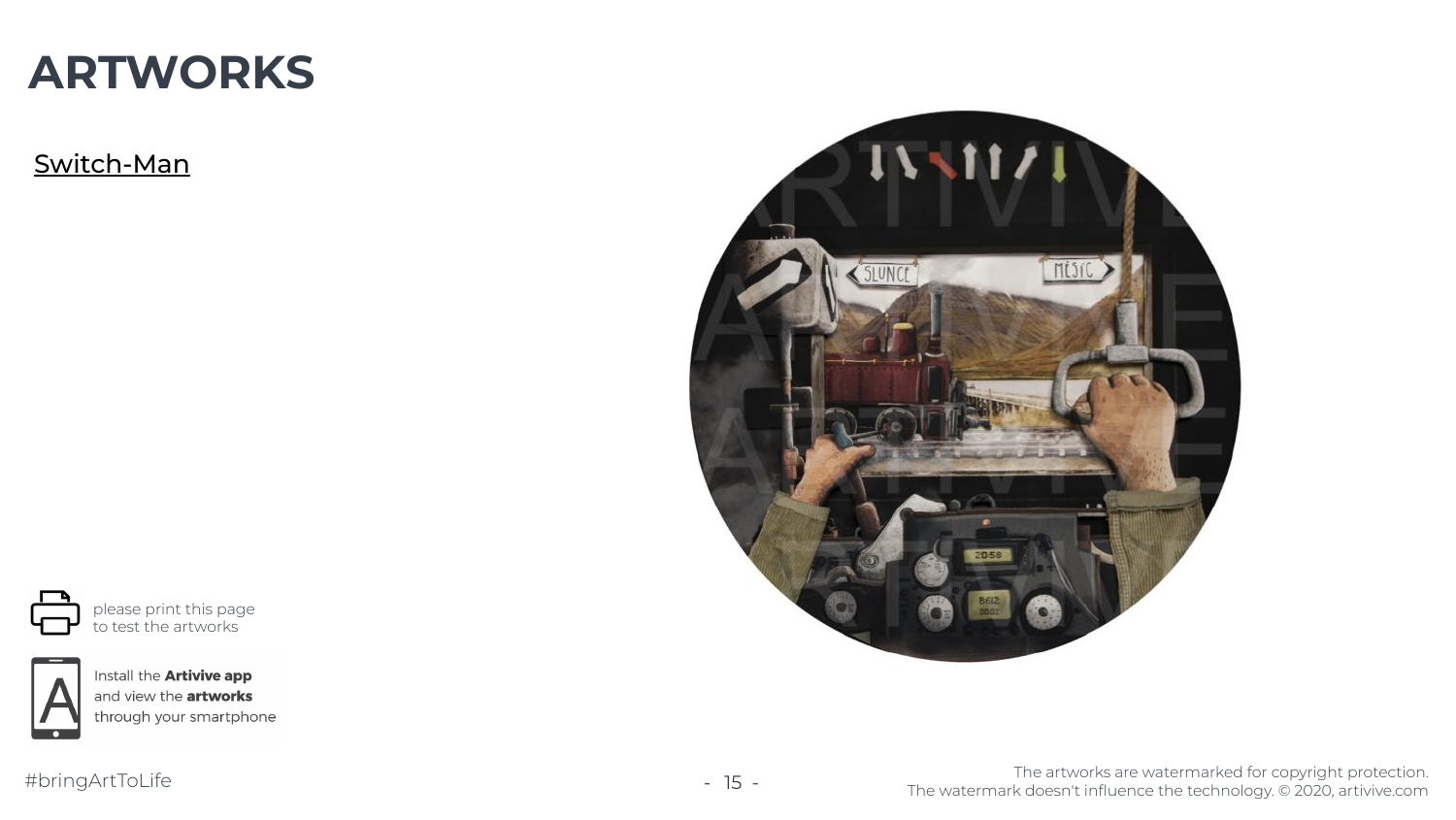![](_page_15_Figure_10.jpeg)

please print this page to test the artworks

![](_page_15_Picture_4.jpeg)

Install the **Artivive app** and view the artworks<br>through your smartphone

#bringArtToLife - 16 -

![](_page_15_Picture_7.jpeg)

![](_page_15_Picture_0.jpeg)

### **Tippler**

![](_page_15_Picture_2.jpeg)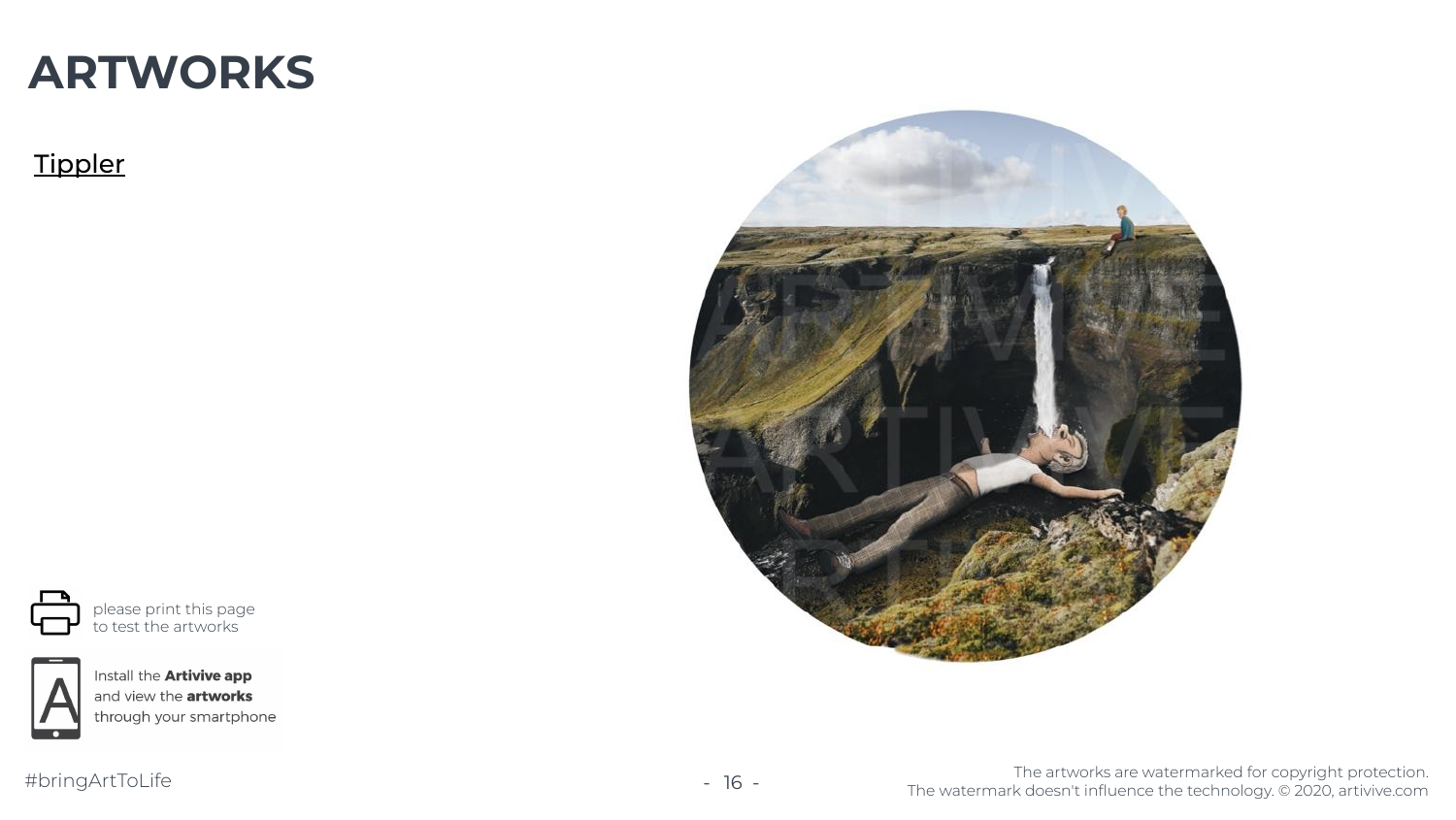![](_page_16_Figure_10.jpeg)

please print this page to test the artworks

![](_page_16_Picture_4.jpeg)

Install the **Artivive app** and view the artworks<br>through your smartphone

#bringArtToLife - 17 -

![](_page_16_Picture_7.jpeg)

![](_page_16_Picture_0.jpeg)

### Wild Bird

![](_page_16_Picture_2.jpeg)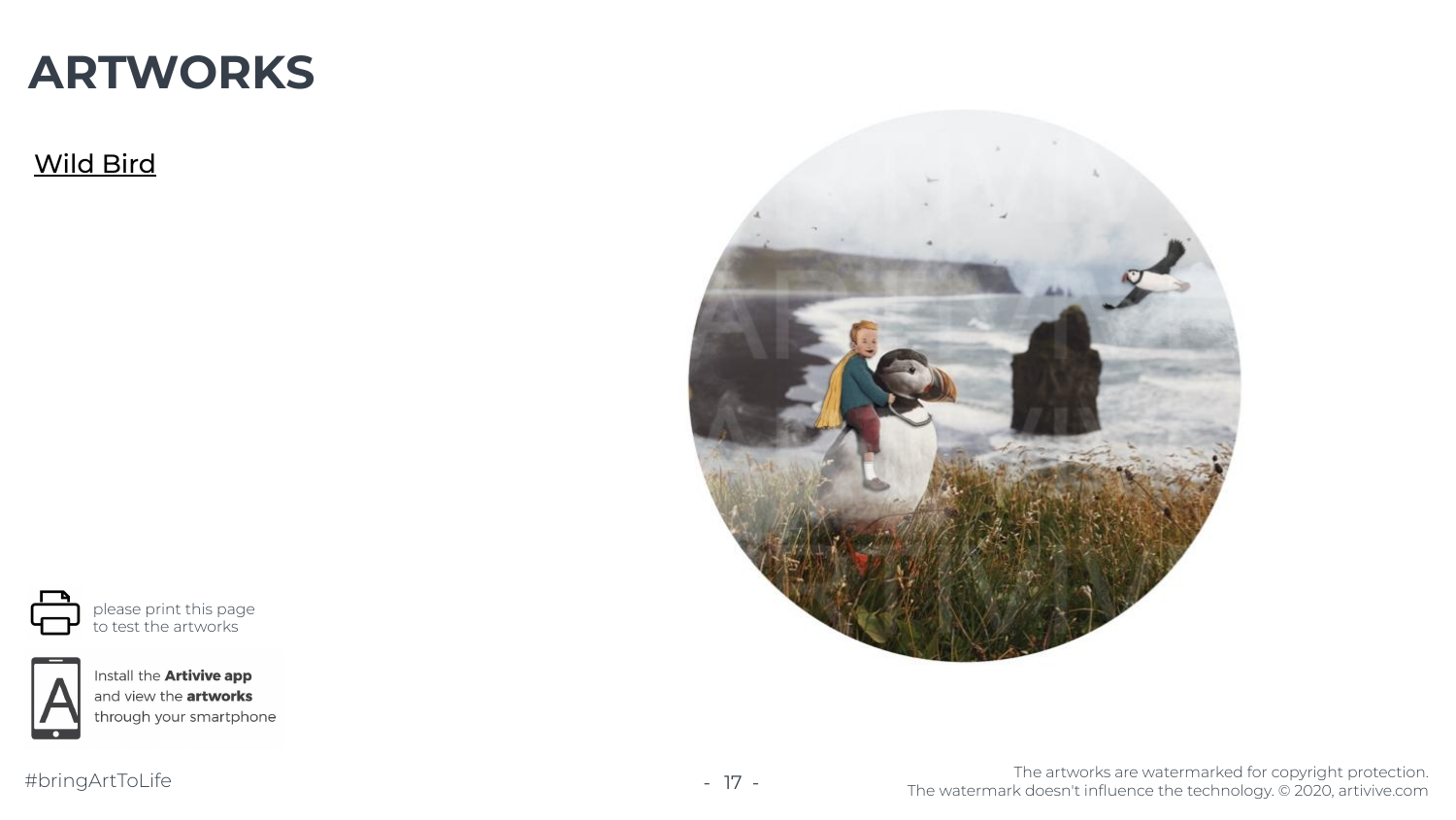![](_page_17_Figure_10.jpeg)

please print this page to test the artworks

![](_page_17_Picture_4.jpeg)

Install the **Artivive app** and view the **artworks**<br>through your smartphone

#bringArtToLife - 18 -

![](_page_17_Picture_7.jpeg)

![](_page_17_Picture_0.jpeg)

### Boa Eating

![](_page_17_Picture_2.jpeg)